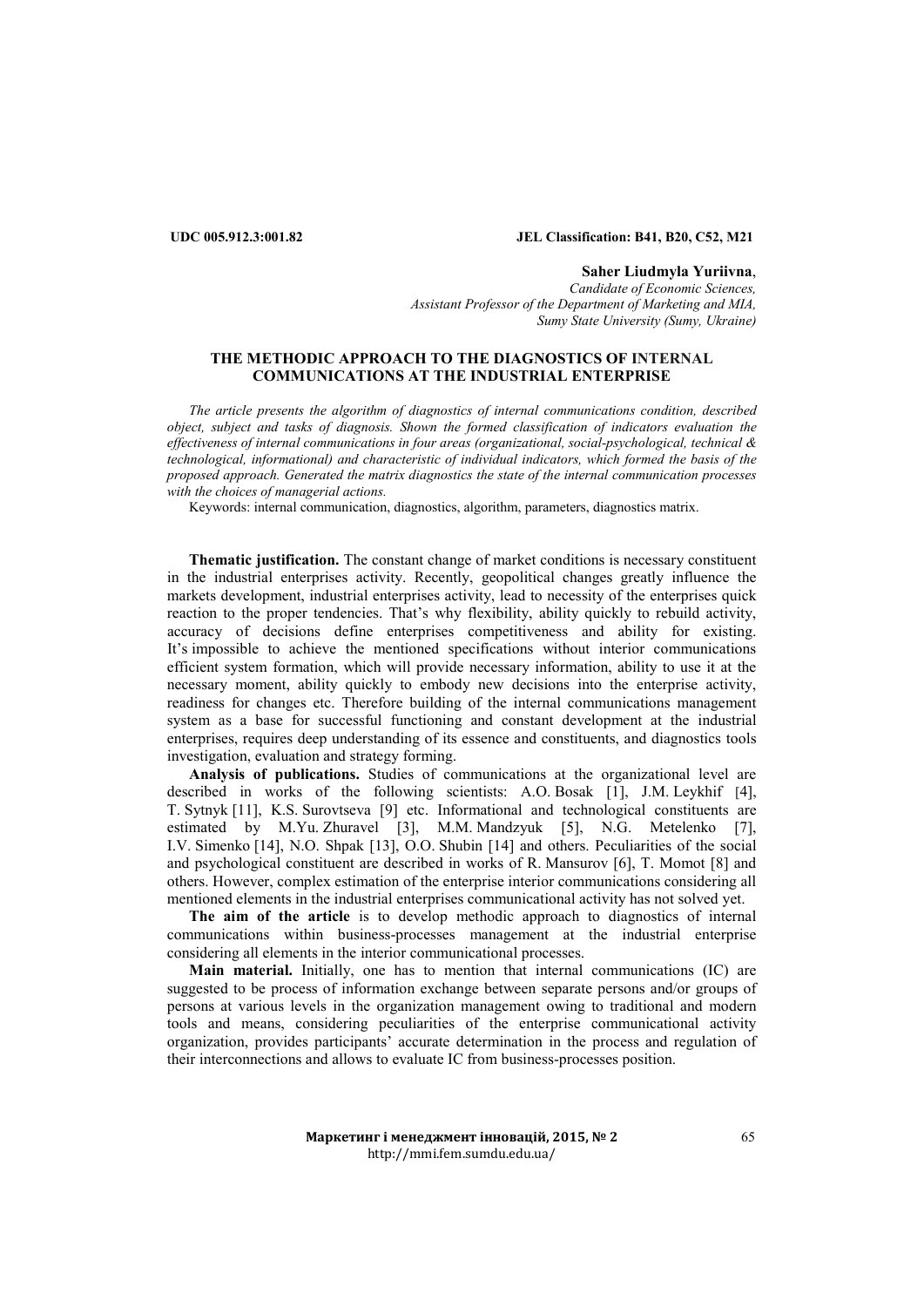In general, owing the differing character of approaches to estimate internal communications state, study of their separate constituents and necessity to form the only approach to diagnose internal communicational processes (ICP) at the enterprise, considering its all constituents, IC diagnostics procedure at the enterprise is suggested to conduct by the investigated diagnostics algorithm (Fig. 1). It provides consequent stages passing and allows to structure this process.



*Figure 1* – **Diagnostics algorithm of internal communications condition on industrial enterprises**

**Маркетинг і менеджмент інновацій, 2015, № 2** http://mmi.fem.sumdu.edu.ua/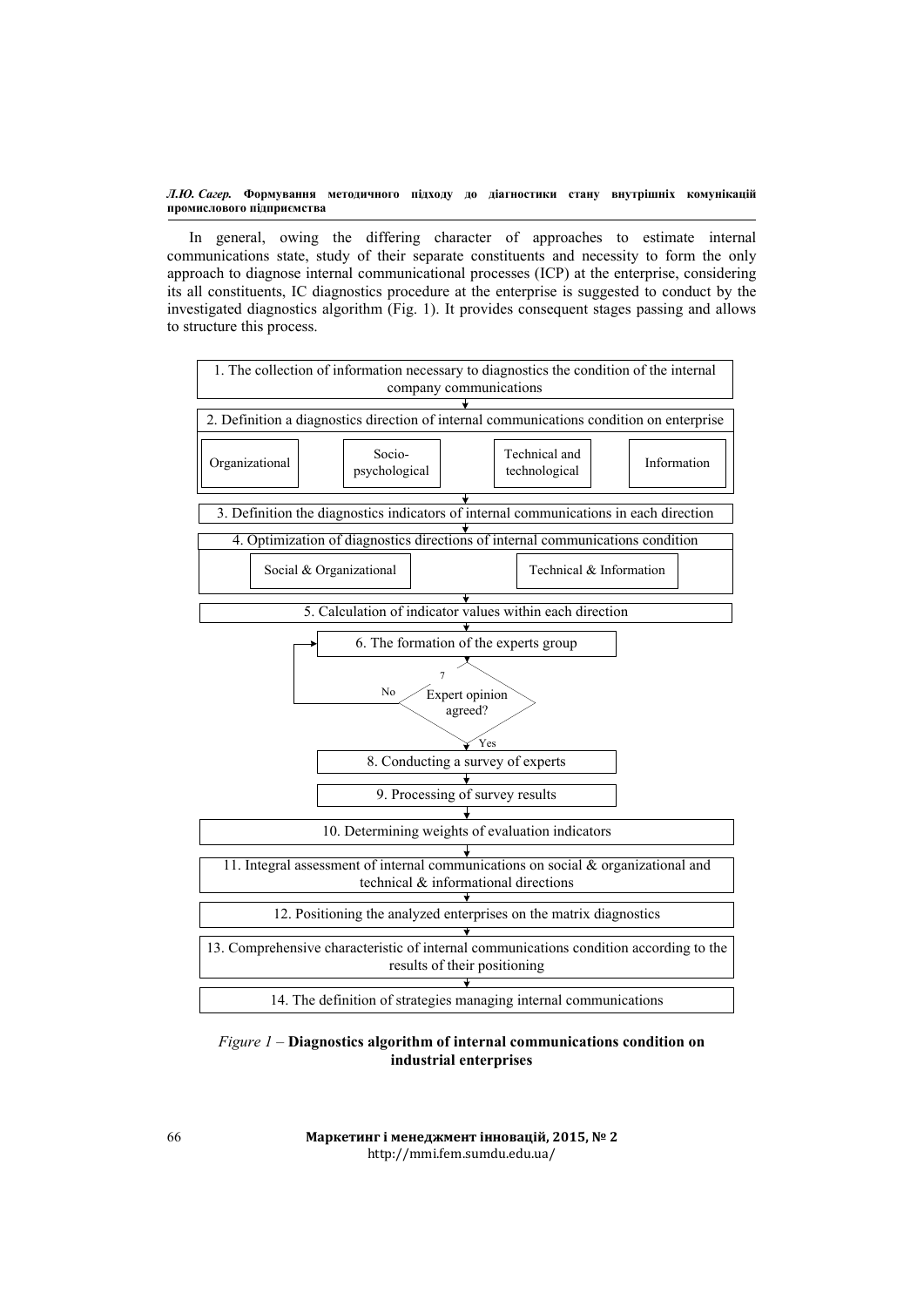#### **Розділ 2 Інновації у маркетингу**

Thus, one of the first stages is to determine diagnostics directions, including object, subject and tasks of analysis and to estimate efficiency by the enterprise communicational processes.

Correspondingly the object of diagnostics is ICP system with the following components: organizational subsystem, informational, technical and technological, social and psychological subsystem.

The subject of diagnostics within organizational subsystem comprises the following elements: managerial technologies, organizational structure of management, personnel.

In this case tasks are:

- − to evaluate the achieved results;
- − to define personnel work efficiency;
- − to determine real level of the workers' competence;
- − to reveal necessities to advance qualification;
- − to estimate managerial decisions at their development stage;
- to estimate intermediately the conduct of made managerial decisions etc.

Informational subsystem has such elements as communication lines and nets. Therefore the process of communications estimation has the following tasks:

- − to analyze feedback existence;
- − to analyze communicative breaks existence;
- − to find information reliability;
- − to estimate information sufficiency;
- to determine communicative connections duration etc.

Within technical and technological subsystem the following subjects of estimation are foreseen: software, hardware, information processing system.

In this case diagnostics tasks include:

- − analysis of the necessary technologies sufficiency;
- − determination of the software availability;
- − determination of the informational security level;
- − analysis of the users' workload with computers etc.

Thus the social and psychological subsystem has such components which are subjects of the interior communications diagnostics, as: social interconnection, roles in the management system, psychological peculiarities.

The interior communications diagnostics tasks include:

- − analysis of the personnel social adaptiveness;
- − finding of the workers' psychological portrait;
- − receiving of information about social and psychological climate in team;
- − analysis of the workers' interconnection levels;
- − estimation of devotion degree, workers' motivating etc.

It's necessary to set criteria for every diagnostics object element to estimate them. Having analyzed various approaches [1; 3-14] one suggests classification of factors according to the mentioned subjects of the communication estimation in the following directions (Fig. 2): organizational, technological, social and psychological, informational.

One has to point out that there are quantitative and qualitative factors among given ones to diagnose the ICP state (the last are based on the experts' estimation). Thus experts' estimations are based particularly on workers', managers of different levels, production lines and control questioning.

The next phase is formalised assessment, which provides calculation of the three most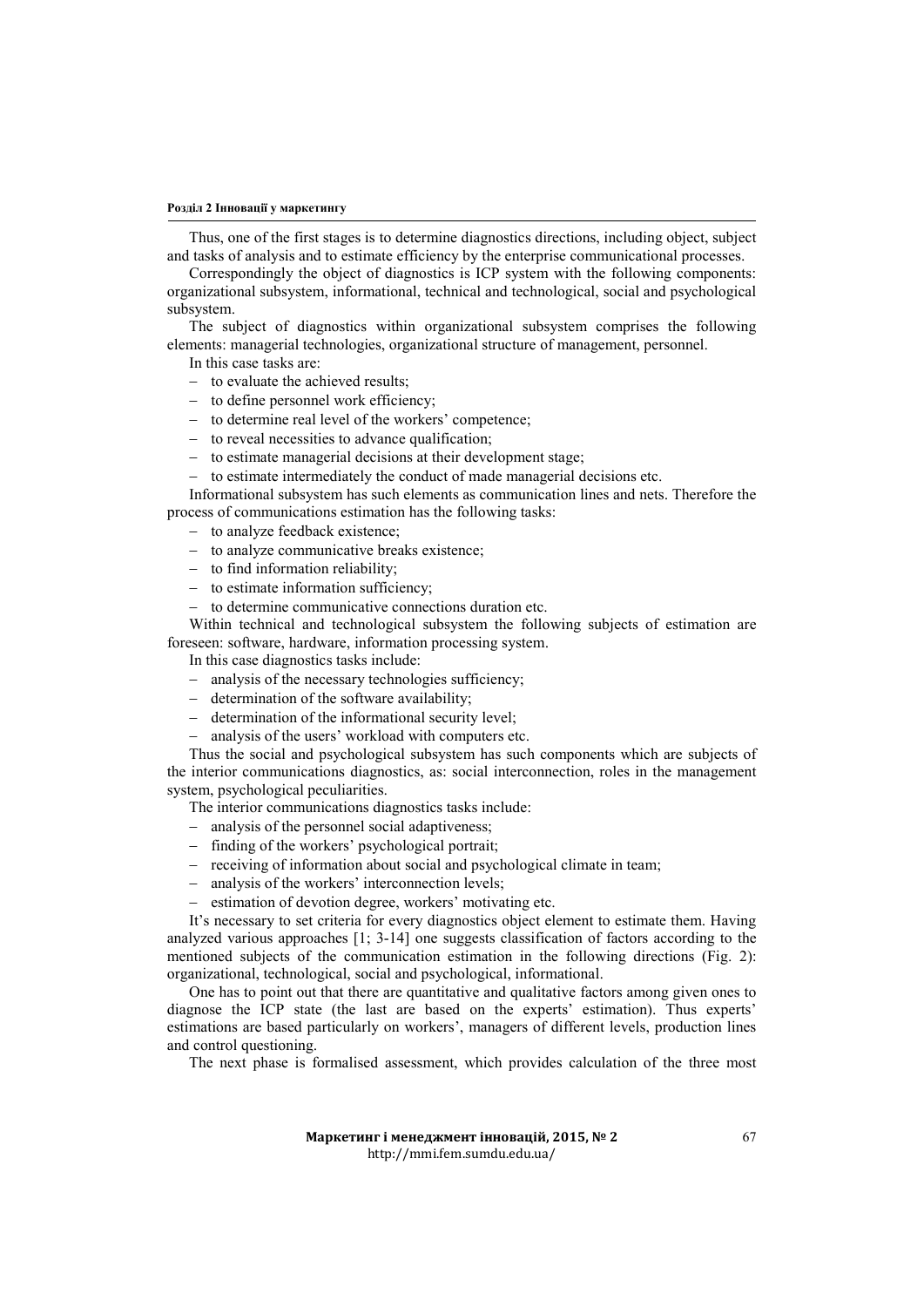common ratios in accordance with selections of components (one for each subject of evaluation) for each direction.



# *Figure 2 –* **Classification of indicators to measure the communications effectiveness by the constituents elements of the internal communications system on the industrial enterprises** (fragment)

Selection coefficients based on the company`s specific and primary purpose, goals and objectives of the communication management evaluation. Indicators for which will be made calculations are given in Table 1.

At the same time qualitative indicators convert to relative using the following formula:

$$
K_{qual.} = \frac{O_{ent.}}{O_{max.}}\tag{1}
$$

**Маркетинг і менеджмент інновацій, 2015, № 2** http://mmi.fem.sumdu.edu.ua/

68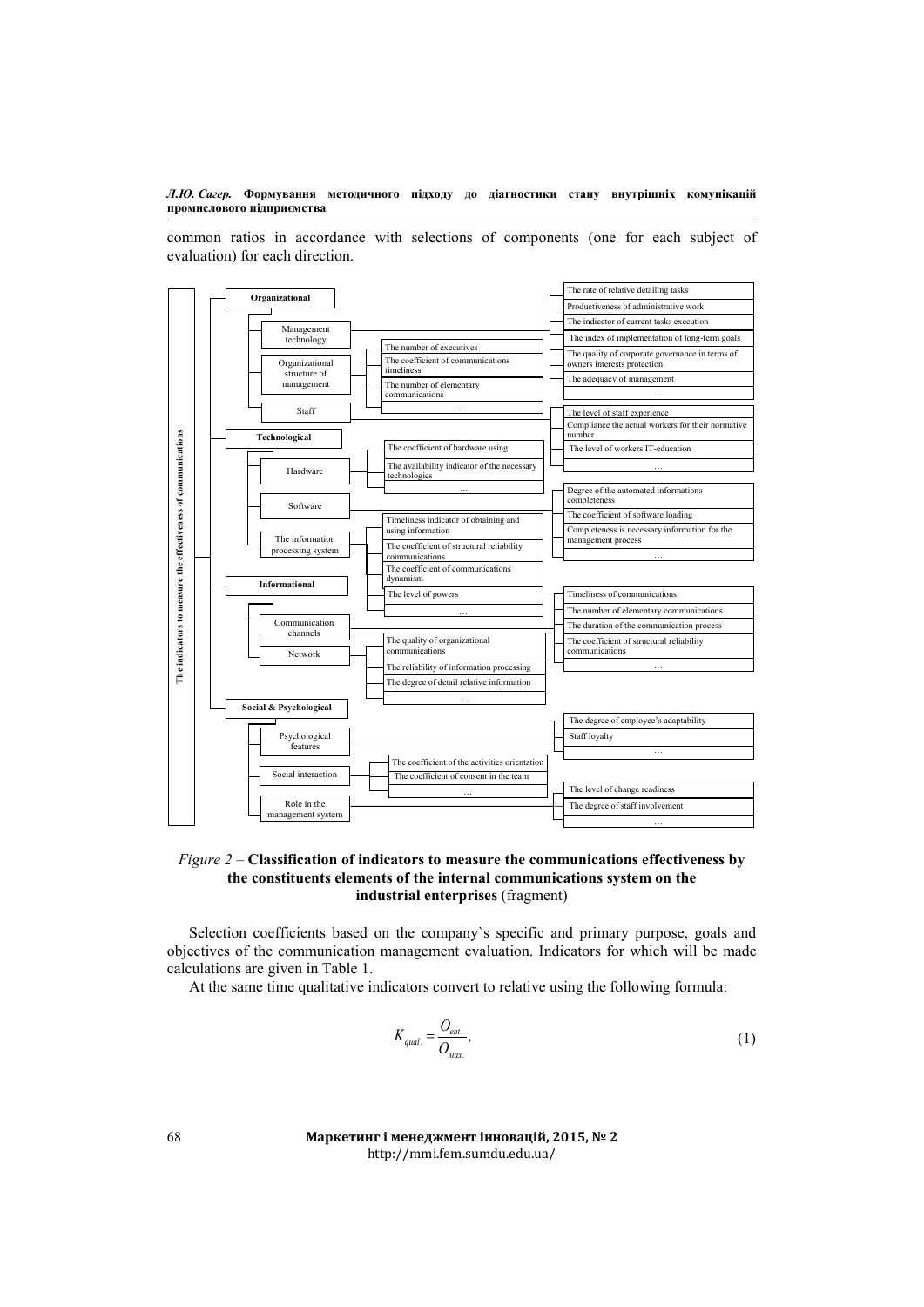where  $O_{ent.}$  – a quality score in points, which the company received in the i-th indicator;  $O_{max}$  – the maximum possible score in points for the indicator.

| Approach                    | Indicator                                              | Formula                                                                                                                                                                                                       | The components essence.                                                                                                                                                                    | Reference<br>value                                  |
|-----------------------------|--------------------------------------------------------|---------------------------------------------------------------------------------------------------------------------------------------------------------------------------------------------------------------|--------------------------------------------------------------------------------------------------------------------------------------------------------------------------------------------|-----------------------------------------------------|
| Organizational              | The factor of safety<br>management system              | $K_{\text{saf.}} = 1 - \frac{K_{\text{unsold}}}{K_{\text{tot.des.}}},$                                                                                                                                        | $K_{unsold}$<br>- number of unsold<br>solutions;<br>$K_{tot. des.}$<br>$\equiv$<br>total<br>number of decisions taken in<br>the division                                                   | $\mathbf{1}$                                        |
|                             | The coefficient of<br>overlapping<br>functions         | $K_{\text{dupl.}} = 1 - \frac{K_{\text{dup. works}}}{K_{\text{norm. works}}},$                                                                                                                                | $K_{dup. works}$ – number of works<br>that are duplicated within the<br>division; $K_{norm. works}$ – normative<br>number of works in division                                             | $\mathbf{1}$                                        |
|                             | The level of staff<br>experience                       | $K_{exp.} = \frac{K_{nes. exp.}}{K_{tot. exp.}}$                                                                                                                                                              | $K_{nes. exp}$ – number of employees<br>with the necessary knowledge<br>and skills, people; $K_{tot.empl.}$ -<br>total number of employees,<br>people                                      | $\mathbf{1}$                                        |
| Social (psychological)      | Staff loyalty                                          | Calculate the concordance coefficient to determine the degree<br>of concordance of experts ' opinions on the types of questions                                                                               | installed by<br>experts                                                                                                                                                                    |                                                     |
|                             | Calculate the<br>coefficient of<br>consent in the team |                                                                                                                                                                                                               | $n -$ the number of interviewed<br>$K_{TC} = \frac{n \sum (E_{ei})^2 - (\sum E_{ei})^2}{n^2}$ , workers; $E_e$ – employee assessment; <i>i</i> – the number of<br>the employee             | area of unity is<br>in the range<br>from $0$ to $1$ |
|                             | The degree of staff<br>involvement                     | Expert assessment of the criteria involvement in solving<br>corporate tasks, the interest in work; initiatives and focus on<br>improving the efficiency of their work and the work of the<br>whole enterprise | installed by<br>experts                                                                                                                                                                    |                                                     |
| Informational               | The presence of<br>communication gaps                  | Expert assessment, based on a finding any discrepancies<br>between the quantity, quality and timeliness required and in<br>received<br>information<br>fact<br>the<br>implementation of the labor process      | installed by<br>experts                                                                                                                                                                    |                                                     |
|                             | The coefficient of<br>informations<br>completeness     | $K_{comp.inf} = \frac{I_p}{I_{space inf}},$                                                                                                                                                                   | $I_p$ – the amount of information<br>available to the decision-<br>makers, $\%$ ; $I_{neces.inf}$ – the<br>of<br>amount<br>information<br>necessary to make an informed<br>decision        | 1                                                   |
| Technical and technological | The coefficient of<br>software loading                 | $K_{\text{soft.load.}} = \frac{N_{\text{us.}}}{N_{\text{soft}}},$                                                                                                                                             | $N_{us.}$ – number of computer's<br>potential users in enterprise;<br>$N_{soft}$ – number of installed on<br>the computer units of software<br>products, units                             | 1                                                   |
|                             | The coefficient of<br>hardware using                   | $K_{\text{hardw.us.}} = \frac{n}{N_{\text{ue}}},$                                                                                                                                                             | $n$ – number of computers in the<br>information system                                                                                                                                     | 1                                                   |
|                             | Timeliness indicator<br>of obtaining<br>information    | $K_{\text{timeline.}} = \frac{I_{\text{timeline.}}}{I},$                                                                                                                                                      | volume<br>$I_{\text{obt.}}$<br>of<br>the<br>$ -$<br>information received in a<br>timely manner,%; Ineces.<br>amount<br>of<br>information<br>necessary to make an informed<br>decision, $%$ | $\mathbf{1}$                                        |

*Table 1 –* **Indicators of the system of internal communications diagnostics**

**Маркетинг і менеджмент інновацій, 2015, № 2** http://mmi.fem.sumdu.edu.ua/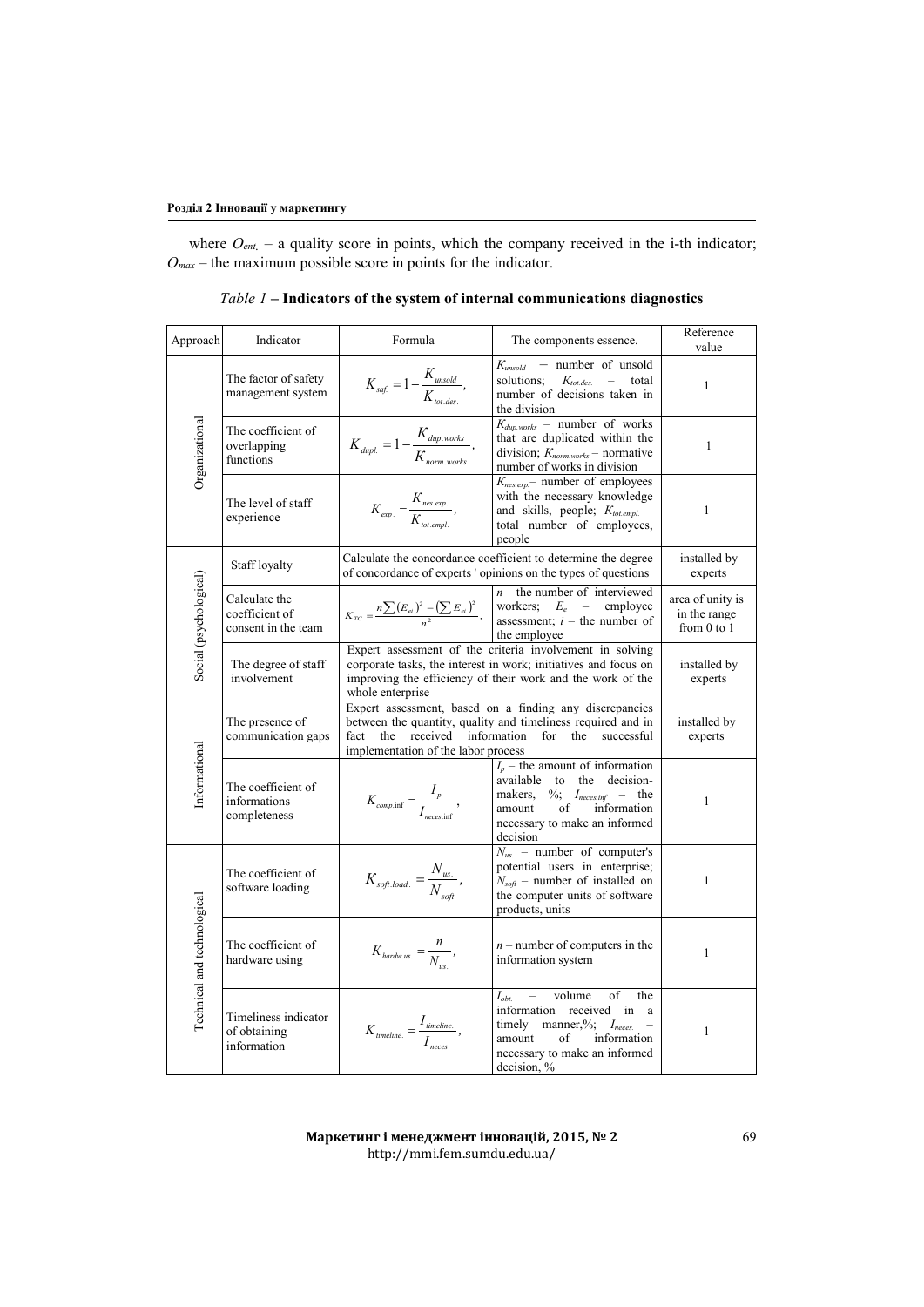Taking into account the presence in the classification quantitative and qualitative indicators is proposed to apply the relevant scale, allowing to represent values of between 0 to 1. In accordance, desired value indicators is in the range (0,66-1).

However, having regard to gravity of availability interrelated indicators and a high degree of probability of occurrence duplication settlement we propose narrow down the number of components to two diagnostic groups of indicators:

1) social and organizational (a combination of organizational, social and psychological components). Within this component provided for the calculation of indicators such as: coefficient of management reliability, staff loyalty, cohesion in the group, the index productivity growth;

2) technical and information: the information processing reliability, completeness of the information, software workload coefficient, coefficient of computer using.

The next stage of diagnosis is integral indicator calculation for each components taking into account the its importance:

$$
K_{i\mu m} = \sum_{i=1}^{n} K_i \cdot V_{ai},
$$
 (2)

where  $K_i$  – value of *i*-th diagnostic coefficient;  $V_{ai}$  – importance of *i*-th diagnostic coefficient;  $n -$  diagnostic coefficients numbers ( $n = 3$ ).

Importance determined by an expert for each particular company to reflect the specificities of an activity. Experts are leaders and experts analyzed the company and involved (if necessary) specialists. They are experts in the analyzed market segment.

Sum of importance indicators for each component must be equal to the unit, sum of importance in each component of the system of internal communications should also be equal one.

To determine the reliability of the results and coherence of expert opinion will be calculated concordance coefficient and Pearson criterion [2].

The received values of the generalized integral factors by the social and organizational and technical and informational components concerning enterprise interior communications are put to the summery table. To estimate enterprise interior communications it is proposed to form matrix of their state diagnostics (Fig. 3).

It has 9 quadrants, received after division of quadrant 1х1 into equal parts. The values of social and organizational component are put on the vertical axis, technical and informational ones – on the horizontal axis. The enterprise is positioned on the matrix depending on integral factors values in the mentioned components. Matrix has three zones: "involving" zone, "variable communications" zone, "communicative gap" zone. Due to the positioning enterprise appears in one of quadrants. It allows to imagine and evaluate interior communication state at the enterprise.

Characteristic of quadrants is presented in Table 2.

The quadrant with coordinates  $K_{\text{soc.org}}(1-0.66)$ :  $K_{\text{techn. inf}}(1-0.66)$  is the best location. It is the highest level of the both constituents development. In such situation enterprise has to keep the interior communicative processes existing state, avoiding the enterprise value decrease in general and particularly business-processes efficiency. Ideally all enterprises have to orient the interior communications management to be in this quadrant.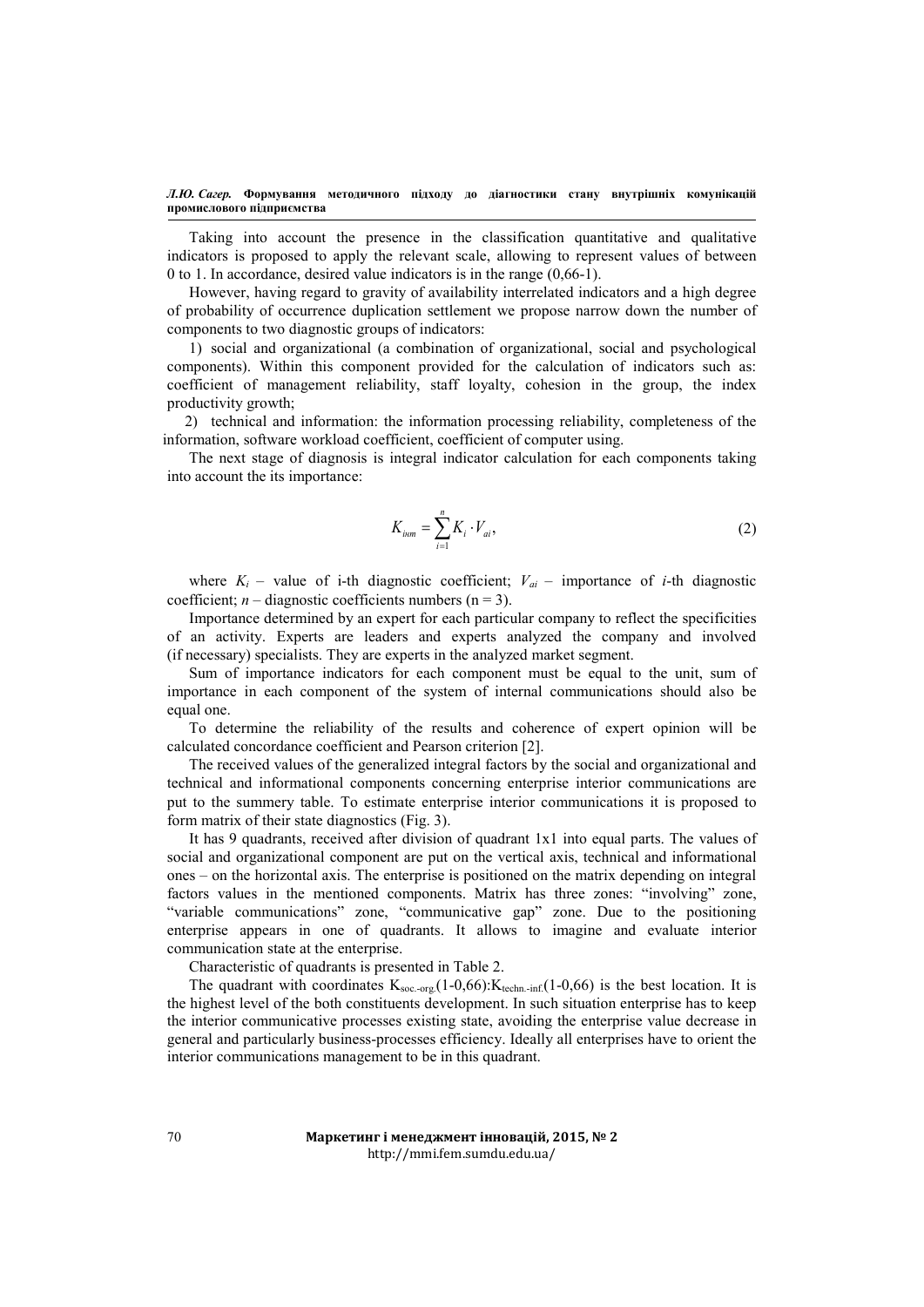**Розділ 2 Інновації у маркетингу**



*Figure 3* **– Matrix diagnostics of ICP condition with the choices of managerial actions**

| <i>Table 2 – Characteristics of ICP diagnostics matrix quadrants</i> |  |
|----------------------------------------------------------------------|--|
|----------------------------------------------------------------------|--|

|  |                                  | <b>ICP</b> state<br>characteristics                                                                                                                                          | <b>Ouadrants characteristics</b> |                                   |                                                                                                                                                                                                                                                                                                                                                                                                                              |
|--|----------------------------------|------------------------------------------------------------------------------------------------------------------------------------------------------------------------------|----------------------------------|-----------------------------------|------------------------------------------------------------------------------------------------------------------------------------------------------------------------------------------------------------------------------------------------------------------------------------------------------------------------------------------------------------------------------------------------------------------------------|
|  |                                  |                                                                                                                                                                              | Coordinates/level                |                                   |                                                                                                                                                                                                                                                                                                                                                                                                                              |
|  | Zone                             |                                                                                                                                                                              | Soc.-org.<br>constituent         | Technical-<br>inf.<br>constituent | Essence                                                                                                                                                                                                                                                                                                                                                                                                                      |
|  | 1                                | $\overline{2}$                                                                                                                                                               | 3                                | $\overline{4}$                    | 5                                                                                                                                                                                                                                                                                                                                                                                                                            |
|  |                                  | Great number of all<br>types<br>communicative<br>blocks; duplication<br>of functions within<br>all                                                                           | $[0, 33-0)$<br>Low               | $[0,66-0,33)$<br>Average          | Separate communicative barriers, informational<br>flows breaks, duplicate channels of messages<br>delivery; duplication of functions within most<br>business-projects conducting; absence of the<br>personnel loyalty, low level of readiness for<br>changes, unfavourable social and psychological<br>climate in team, low degree of the management<br>reliability                                                          |
|  | "Communi-<br>cative gap"<br>zone | Business-process at<br>the enterprise;<br>absence of<br>personnel loyalty;<br>failures in<br>enterprise work;<br>nonfulfilment of<br>duties for clients in<br>the fixed term | $[0, 33-0)$<br>Low               | $[0, 33-0)$<br>Low                | Duplication of functions within most business-<br>projects conducting; absence of the personnel<br>loyalty, low level of readiness for changes,<br>unfavourable social and psychological climate in<br>team, low degree of the management reliability;<br>low degree of the information reliability, great<br>duration of the communicative processes, absence<br>of the necessary software and hardware optimal<br>quantity |
|  |                                  |                                                                                                                                                                              | $[0,66-0,33)$<br>Average         | $[0, 33-0)$<br>Low                | Duplication of separate functions, low level of<br>readiness for changes, volatile social<br>and<br>psychological climate in team; low degree of the<br>information reliability, great duration of the<br>absence<br>of<br>communicative<br>processes,<br>the<br>necessary software and hardware optimal quantity                                                                                                            |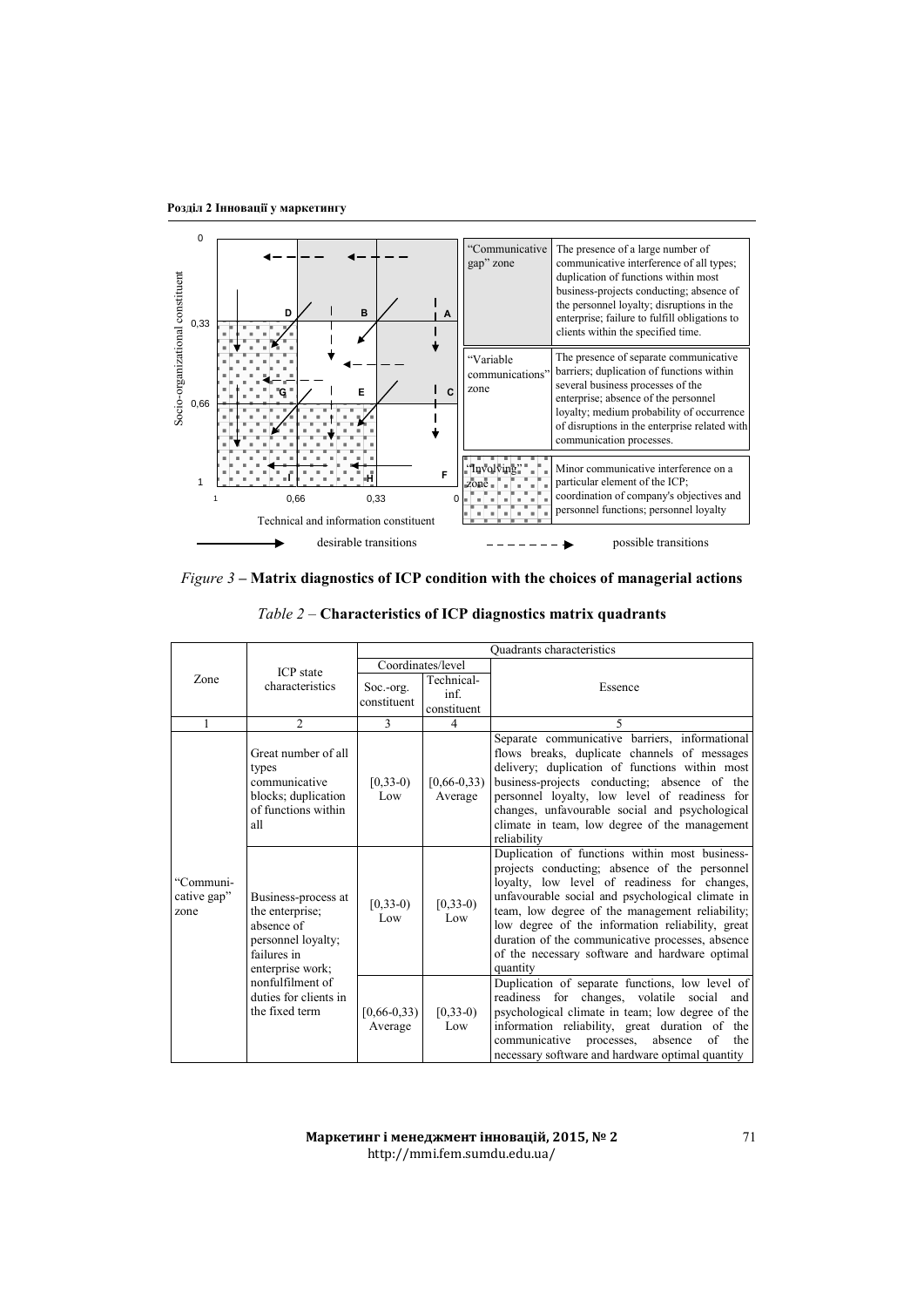*Тable 2 (continued)*

| 1                                         | $\overline{2}$                                                                                                                                       | 3                            | $\overline{4}$           | 5                                                                                                                                                                                                                                                                                                                                                                                                       |
|-------------------------------------------|------------------------------------------------------------------------------------------------------------------------------------------------------|------------------------------|--------------------------|---------------------------------------------------------------------------------------------------------------------------------------------------------------------------------------------------------------------------------------------------------------------------------------------------------------------------------------------------------------------------------------------------------|
|                                           | Communicative<br>breaks of separate<br>types; duplication<br>of functions within<br>some business-<br>projects conducting<br>at the enterprise;      | $[0, 33-0)$<br>Low           | $[1-0,66]$<br>High       | Duplication of functions within most business-<br>projects conducting; absence of the personnel<br>loyalty, low level of readiness for changes,<br>unfavourable social and psychological climate in<br>team, low degree of the management reliability;<br>optimal number of the necessary equipment and<br>technologies, high degree of information reliability<br>and information timeliness providing |
| "Variable<br>communi-<br>cations"<br>zone | absence of<br>enterprise<br>personnel loyalty;<br>average degree of<br>the errors                                                                    | $[0,66-0,33)$<br>Average     | $[0,66-0,33)$<br>Average | Separate communicative barriers, informational<br>flows breaks, duplicate channels of messages<br>delivery; duplication of some functions, low level<br>of readiness for changes, volatile social and<br>psychological climate in team                                                                                                                                                                  |
|                                           | probability in the<br>enterprise work,<br>connected with<br>communicative<br>processes                                                               | $[1-0,66)$<br>High           | $(0, 33-0)$<br>Low       | Loyal personnel existence, high degree of the<br>management reliability, favourable social<br>and<br>psychological climate; low<br>degree<br>of<br>the<br>information reliability, great duration of<br>the<br>communicative<br>processes,<br>absence<br>of<br>the<br>necessary software and hardware optimal number                                                                                    |
|                                           | Possible existence<br>of little<br>communicative                                                                                                     | $[1-0,66]$<br>High           | $[1-0,66]$<br>High       | Loyal personnel existence, high degree of the<br>management reliability, optimal number of the<br>necessary equipment and technologies, high<br>degree of information reliability and information<br>timeliness providing                                                                                                                                                                               |
| "Involving"<br>zone                       | barriers by the<br>proper ICP<br>element:<br>coordination of<br>enterprise targets<br>and personnel<br>functions:<br>enterprise<br>personnel loyalty | $[1-0.66]$<br>High           | $[0,66-0,33)$<br>Average | Favourable social and psychological climate, high<br>degree of the management reliability, separate<br>communicative barriers, informational flows<br>breaks, duplicate channels of messages delivery                                                                                                                                                                                                   |
|                                           |                                                                                                                                                      | $[0, 66 - 0, 33)$<br>Average | $[1-0.66]$<br>High       | Optimal number of the necessary equipment and<br>technologies, high degree of information reliability<br>and information timeliness providing; duplication<br>of separate functions, low level of readiness for<br>changes, volatile social and psychological climate<br>in team                                                                                                                        |

The worst location is quadrant of the "communicative gap" zone with coordinates  $K_{\text{soc.org.}}(0,33-0)$ : $K_{\text{rtechn. inf.}}(0,33-0)$ . Such enterprise is characterized with real absence of the strong communicative links, absence or inefficiency to use hardware and software. It leads to often failures in the enterprise work, and thus to great decrease of the business-processes efficiency.

The last stage is to investigate proper recommendations to improve ICP management at the industrial enterprises.

In such case it is necessary to establish cooperation between personnel and administration, to build well-defined system of the communicative flows. Otherwise the enterprise can be liquidated owing to its inefficient activity.

The resultant table provides the analysis of concrete enterprise interior communications, further actions strategies investigation concerning their realization and development and grounding of the proper recommendations. Principles and methodic to form improving acts for interior communications system management will be observed in the next sections.

**Conclusions and perspectives for further researches.**Thus, the existing approaches to estimate and diagnose enterprise IC state are analyzed. It makes possible to determine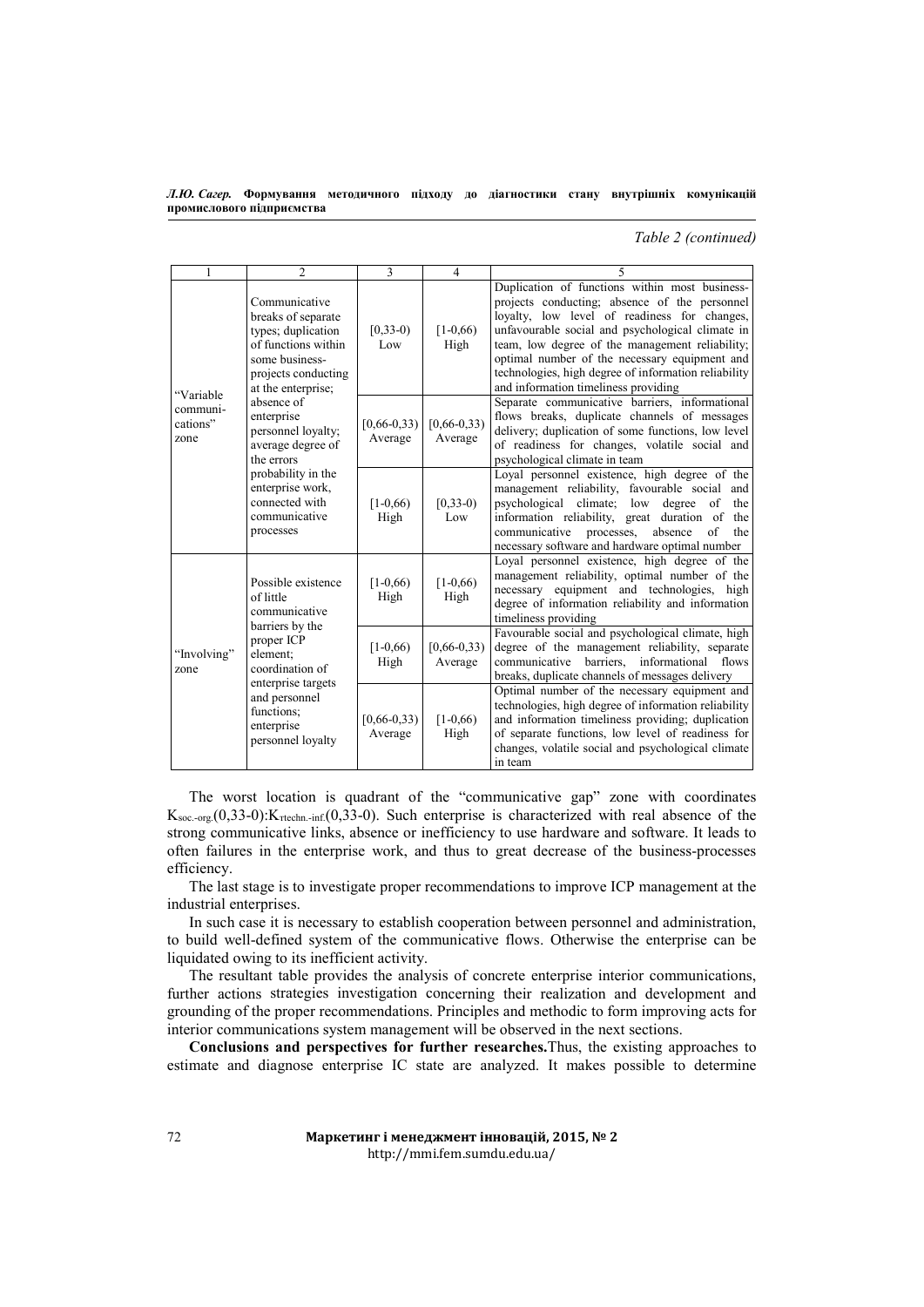### **Розділ 2 Інновації у маркетингу**

advantages and disadvantages of the existing methodic. The conducted analysis provides system of interior communications estimation factors, which consider author's approach to distinguish in enterprise ICP a few constituents. Separate factors (quantitative and qualitative) are suggested to use for every structural element. Quantitative factors are indexes, measured from 0 to 1. Qualitative factors are transferred into relative estimations, through division of concrete enterprise factor by maximal value of the factor. It makes possible to calculate integral factors for every constituent element in the interior communications system (interior communications subsystems). Integral factors take into account factors weight, defined by expert method, considering calculation of the experts' thoughts agreement degree. The expert method helps to consider enterprise brunch specifics, and concrete enterprise features. The suggested system of factors proposes to build enterprise positioning matrix depending on enterprise interior communications state. It takes into account socio-organizational and technical and informational constituents state. The proposed matrix helps visually to evaluate interior communications at the enterprise, to distinguish and to estimate variants crossing between quadrants with purpose to increase interior communications level. In future it gives chance to develop further strategic actions to improve interior communications system management and to calculate prognosticated value of the business-process economic effect, considering interior communications processes state at the enterprise.

1. Босак А.О. Економічне оцінювання та розвиток комунікацій в управлінні машинобудівними підприємствами : автореф. дис. … канд. екон. наук : спец. 08.00.04 «Економіка та управління підприємствами (за видами економічної діяльності)» / А.О. Босак. – Львів, 2007. – 25 с.

2. Грабовецкий Б.Є. Основи економічного прогнозування : навчальний посібник [Електронний ресурс] / Б.Є. Грабовецкий. – Вінниця : ВФ ТАНГ, 2000. – Режим доступу: http://buklib.net/books/32686/.

3. Журавель М.Ю. Формування системи показників оцінки рівня інформаційної безпеки підприємства / М.Ю. Журавель // Вісник економіки транспорту і промисловості, 2011. – №3. – С.171-176.

4. Лейхиф Дж.М. Бизнесс-коммуникации / Дж.М. Лейхиф, Дж.М. Пенроуз. – СПб. : Питер,  $2001 - 688$  c.

5. Мандзюк М.М. Теоретичні рекомендації щодо вдосконалення управління внутрішньо організаційними комунікаціями / М.М. Мандзюк // Управління розвитком. – 2011. – №4(101). – С. 180-182.

6. Мансуров Р.Е. Как оценить лояльность персонала компании / Р.Е. Мансуров // Управление человеческим потенциалом. – 2008. – 03.– С. 190-197.

7. Метеленко Н.Г. Основи побудови комунікаційної системи руху та регламентації потоку інформації промислового підприємстваи [Електронний ресурс] / Н.Г. Метеленко / Стратегія і механізми регулювання промислового розвитку: збiрник наукових праць. – 2010. – Режим доступу: http://www.nbuv.gov.ua/portal/soc\_gum/sim/2010/p1\_31.pdf.

8. Момот Т. Про методи оцінки якості корпоративного управління / Т. Момот, М. Кадничанський // Економіка України. – 2007. – №7. – С. 41-55.

9. Райко Д.В. Концептуальна модель автоматизованої інформаційної системи маркетингу на підприємстві / Д.В. Райко, Л.Е. Лєбєдєва // Маркетинг і менеджмент інновацій. – 2014. – №3. – С. 142-153.

10. Суровцева Е.С. Комплексная методика измерения организационных коммуникаций / Е.С. Суровцева // Научный журнал КубГАУ. – 2007. – №33(9). – С. 1-20.

11. Суровцева Е.С. Оценка эффективности деятельности по управлению организационными коммуникациями / Г.Я. Рубин, Е.С. Суровцева // Организатор производства. – 2009. – №4. – С. 47-49.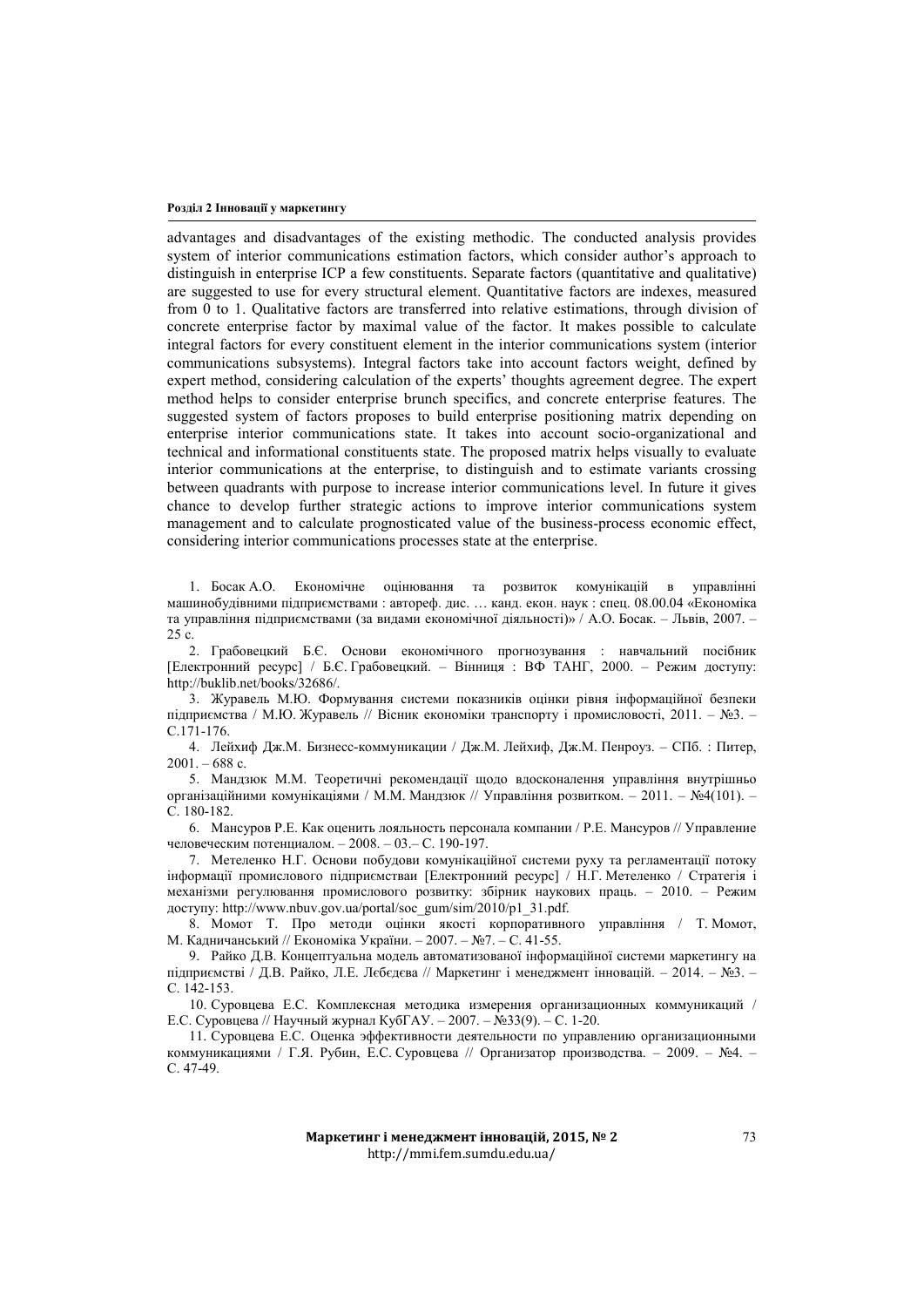12. Сытник Т. Исследования вовлеченности персонала: подходы, методы, использование [Електронний ресурс] / Т. Сытник // Офіційний сайт GFC Ukraine. – Режим доступу: http://www.gfk.ua/imperia/md/content/gfkukraine/presentations/employee\_research\_tetiana\_sytnyk\_310 310.pdf.

13. Шпак Н.О. Основи комунікаційного менеджменту промислових підприємств : монографія / Н.О. Шпак. – Львів: Видавництво Львівської політехніки, 2011. – 328 с.

14. Шубін О.О. Аналітична оцінка якості організаційних комунікацій / О.О. Шубін, І.В. Сіменко // Актуальні проблеми економіки. – 2010. – №1((103)). – С. 175-184.

1. Bosak, A.O. (2007). Ekonomichne otsiniuvannia ta rozvytok komunikatsii v upravlinni mashynobudivnymy pidpryiemstvamy. [Economic evaluation and development of communications in the management of engineering enterprises]. *Extended abstract of candidate's thesis.* Lviv [in Ukrainian].

2. Hrabovetskyi, B.Ye (2000). Osnovy ekonomichnoho prohnozuvannia [The basics of economic forecasting]. Vinnytsia: VF TANH. *buklib.net.* Retrieved from http://buklib.net/books/32686/ [in Ukrainian].

3. Zhuravel, M.Yu (2011). Formuvannia systemy pokaznykiv otsinky rivnia informatsiinoi bezpeky pidpryiemstva [The formation of indicators system to measure the level of enterprises information security]. *Visnyk Ekonomiky Transportu i Promyslovosti – Bulletin of Transport and Industry Economics, 3,* 171-176 [in Ukrainian].

4. Leikhyf, Dzh.M. (2001). *Bizness-kommunikatsii [Business communications].* St. Petersburg: Pшter [in Russian].

5. Mandziuk, M.M. (2011). Teoretychni rekomendatsii shchodo vdoskonalennia upravlinnia vnutrishno orhanizatsiinymy komunikatsiiamy [Theoretical recommendations for improving the management of internally organizational communications]. *Upravlinnia rozvytkom – Development Management, 4(101),* 180-182 [in Ukrainian].

6. Mansurov, R.E. (2008) Kak otsenit loialnost personala kompanii [How to assess the loyalty of the company staff]. *Upravleniie Chelovecheskim Potentsialom – Management of Human Potential, 03,* 190-197 [in Russian].

7. Metelenko, N.H. (2010). Osnovy pobudovy komunikatsiinoi systemy rukhu ta rehlamentatsii potoku informatsii promyslovoho pidpryiemstva [Bases for building a communication system of movement and regulation of industrial enterprise's information flow]. *Stratehiia i mekhanizmy rehuliuvannia promyslovoho rozvytku – Strategy and mechanisms of industrial development regulation.* Retrieved from http://www.nbuv.gov.ua/portal/soc\_gum/sim/2010/p1\_31.pdf [in Ukrainian].

8. Momot, T., & Kadnychanskyi, M. (2007). Pro metody otsinky yakosti korporatyvnoho upravlinnia [About methods of assessing the quality of corporate governance]. *Ekonomika Ukrainy – Economy of Ukraine, 7,* 41-55 [in Ukrainian].

9. Raiko, D.V., & Liebiedieva, L.E. (2014). Kontseptualna model avtomatyzovanoi informatsiinoi systemy marketynhu na pidpryyemstvi [Conceptual model of an automated information system of marketing at the enterprise]. *Marketynh i menedzhment innovatsii – Marketing and Management of Innovations, 3,* 142-153 [in Ukrainian].

10. Surovtseva, E.S. (2007). Kompleksnaia metodika izmereniia orhanizatsionnykh kommunykatsyi [A comprehensive methodology of organizational communications measuring]. *Nauchnyi zhurnal KubHAU – The scientific journal of KNAU, 33(9),* 1-20 [in Russian].

11. Surovtseva, E.S., & Rubin, H.Ya. (2009). Otsenka effektivnosti deiatelnosti po upravleniiu orhanizatsyonnymi kommunikatsiiami [Efficiency assessment of management of organizational communications]. *Orhanizator Proizvodstva – Organizer of Production, 4,* 47-49 [in Russian].

12. Sytnyk, T. Issledovaniia vovlechennosti personala: podkhody, metody, ispolzovaniie [Studies of employee engagement: approaches, methods, usage]. *www.gfk.ua.* Retrieved from http://www.gfk.ua/imperia/md/content/gfkukraine/presentations/employee\_research\_tetiana\_sytnyk\_310 310.pdf [in Russian].